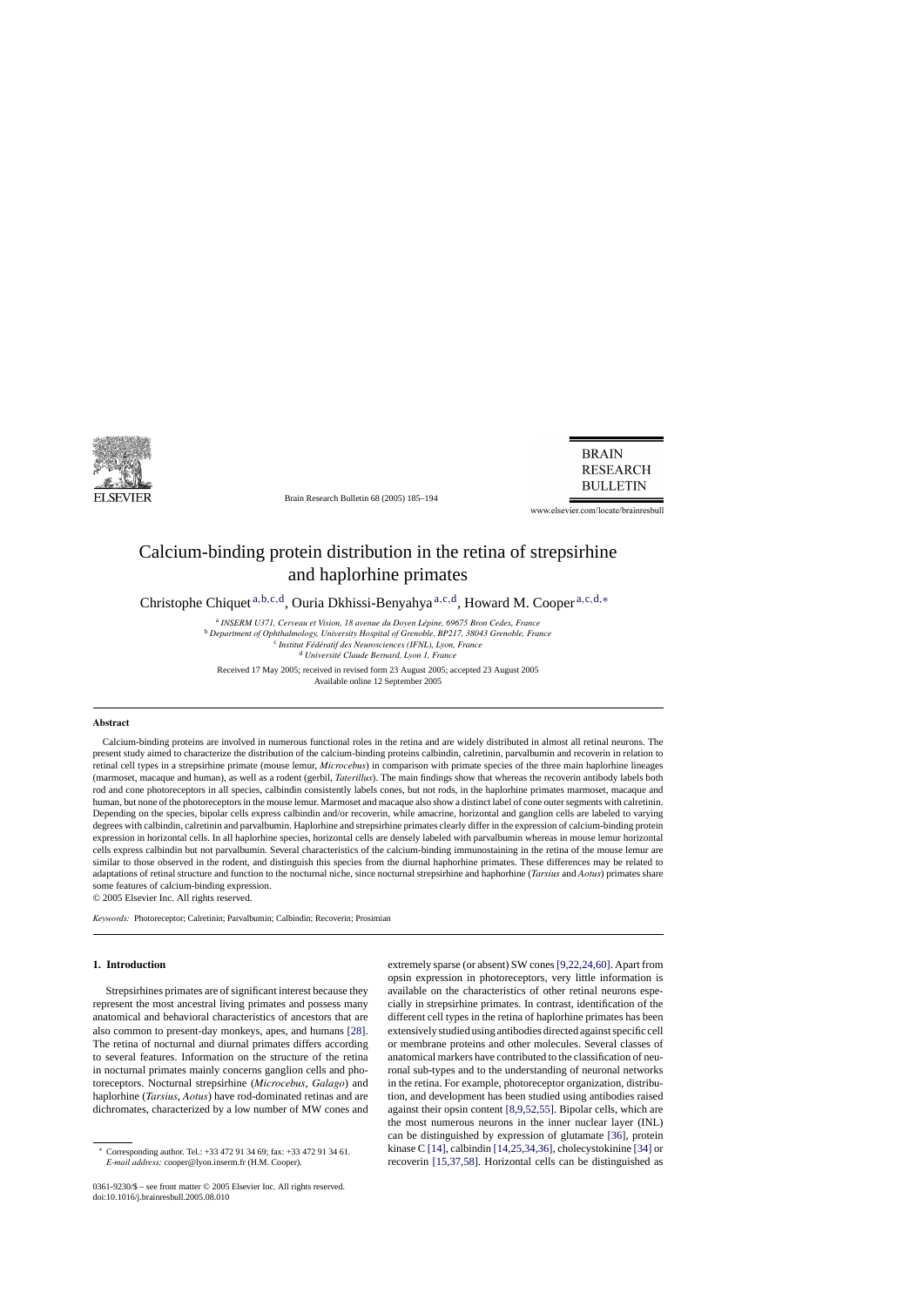either H1 cells, expressing only parvalbumin [\[56\]](#page-8-0) or H2 cells, expressing both parvalbumin and calbindin [\[56\]. A](#page-8-0)macrine cells are recognized using a large spectrum of immunocytochemical markers, including calretinin [\[31,57\],](#page-8-0) parvalbumin [\[4,11\],](#page-7-0) choline acetyltransferase, cholecystokinine, glycine, neuropeptide Y, tyrosine hydroxylase or gamma-aminobutyric acid.

The family of calcium-binding proteins, which are present in almost all retinal neurons, is useful for studying neural pathways, synaptic connections, and specific retinal cell types [\[1\]. T](#page-7-0)he calcium-binding proteins most commonly used include calbindin, calretinin, calmodulin, parvalbumin, recoverin, caldendrin, hippocalcin, VILIP, the S100 protein, guanylate cyclase-activating proteins, and protein kinase C [\[1,17,21\].](#page-7-0) These calcium-binding proteins are expressed in both the retina and the brain and their distribution depends on cell type, species [\[42\]](#page-8-0) and stage of development [\[39,61\].](#page-8-0) Calciumbinding proteins mediate or regulate the effects of  $Ca^{2+}$  ions on intracellular metabolism of neurons. Many aspects of neuronal activity, ranging from rapid modulations of channel functions to long-term switches in gene expression, are controlled by changes in the cytosolic concentration of  $Ca^{2+}$ .

The present study aims to characterize the distribution of calcium-binding proteins in the retina of the nocturnal strepsirhine gray mouse lemur (*Microcebus murinus*), in comparison to three haplorhine species: New World (*Callithrix jacchus*) and Old World (*Macaca fascicularis*) monkeys, and humans. For further comparison, the distribution of these markers is also studied in the retina of a nocturnal rodent (gerbil, *Taterillus petteri*). The study of nocturnal primates is of particular interest since the absence or reduced number of SW cones is associated with nocturnality in some primates [\[9,22,24,60\],](#page-7-0) rodents, and carnivores [\[23,43\]. F](#page-8-0)urthermore our recent study has shown that in contrast to other primate species, SW cones in humans and all cones in the nocturnal mouse lemur lack calbindin [\[6\].](#page-7-0) Thus, due to this variation within the primates, a comparison of the expression of calcium-binding proteins between different primate lineages is useful for understanding retinal organization.

### **2. Material and methods**

#### *2.1. Tissue samples*

Three human eyes were obtained from donors and fixed within 16 h after death from the Department of Anatomy (University of Lyon, UCBL1), under approval of the Institutional Human Subjects Committee. Donors were of both sexes and varied on age from 65 to 80 years, and had no previous history of eye disease. The eyes were placed in Zamboni's fixative (4% paraformaldehyde with 15% saturated picric acid in phosphate buffer; 0.1 M, pH 7.4) overnight at  $4^{\circ}$ C and rinsed in phosphate buffer (PBA; 0.1 M; sodium azide 0.1%, pH 7.4) the next day.

Retinae were obtained from four macaques (*M. fascicularis*), two marmosets (*C. jacchus*), three mouse lemurs (*M. murinus*) and four rodents (*T. petteri*). The mouse lemurs were obtained from the Laboratory of General Ecology in Brunoy, France (license approval No. A91.114.1). The other primates were part of the colony in INSERM (license approval No. B 69-685). All animals were maintained and treated according to current national and international standards. Animals were perfused with Zamboni's fixative. The cornea and lens were removed and after one night in fixative, the eyes were transferred to PBA at  $4^{\circ}$ C.

Fixed eyes were cryoprotected by immersion in 30% sucrose overnight, embedded in a solution of agar (2.5%) with 30% sucrose and cut on a freezing microtome (Polycut, Reicher-Jung) at a thickness of  $15 \mu m$ . Free-floating retinal sections were placed in titration wells containing PBA and stored at 4 ℃ until use.

#### *2.2. Immunohistochemical procedure*

#### *2.2.1. Antibodies*

Anti-calbindin (Sigma C-8666, 1/500, monoclonal antibody, Ab), anticalretinin (Chemicon, AB149, 1/8000, polyclonal Ab), anti-parvalbumin (Sigma P-3088, 1/2000, mAb) and anti-recoverin (from A. Polans, University of Wisconsin-Madison, Medical School, Madison, USA, 1/1000, polyclonal Ab) immunochemistry were performed on free-floating sections. Peanut agglutinin lectin (PNA) was used as a general cone marker, since it binds specifically to the extracellular matrix of all cones (biotinylated PNA, Vector ref. # B-1075, 1/20).

#### *2.2.2. General procedure*

For all processing, free-floating retinal sections were placed in filtered wells (72  $\mu$ m mesh Costar®). All rinses and incubations were carried out under gentle agitation. Immunostaining with each antibody alone was carried out. Positive immunoreactivity was revealed using avidin–biotin complex and diaminobenzidine (DAB) reaction. Free-floating sections were first incubated in a solution of alcohol–saline–H<sub>2</sub>O<sub>2</sub> (30 min, absolute alcohol 50%–saline solution  $50\% - H_2O_2$  0.05%) and then rinsed twice in phosphate buffered saline (PBS 0.01 M, 0.9% NaCl, pH 7.4, 10 mn). Retinal sections were incubated in normal horse serum (Vector ref. # S-2000, 1/100, 1 h) or normal goat serum (Vector ref. # S-1000, 1/100, 1 h), according to the source of the antibody. Then they were incubated in an anti-calcium-binding protein antibody solution (calbindin, calretinin, parvalbumin or recoverin) at 4 ◦C for 48 h. Sections were then rinsed twice in PBST (PBS with 0.3% triton) and incubated in the secondary biotinylated antibody (anti-mouse IgG, Vector ref. # BA-2000, or anti-goat IgG, Vector ref. # BA-9500, dilution 1/100, 2 h) followed by two rinses in PBST, and an incubation in avidin–biotin complex (Vectastain ABC Rabbit IgG; ref. # PK-6100) for 2 h. Retinal sections were rinsed once in PBST and twice in TRIS (0.05 M, pH 7.6) solution. The sections were pre-incubated 10 min in a mixture of DAB (Sigma, ref. # D5637) and nickel ammonium sulfate (0.5%) with 0.001% H2O2 added for 5–10 min under visual control. The sections were mounted on gelatinized slides and coverslipped. Negative controls were performed using the same technique but omitting each primary antibody.

Digitized images were captured using a Spot II camera (Diagnostic Instruments<sup>TM</sup>) with 40, 63 and  $100\times$  immersion objectives. Image processing was carried out with Adobe PhotoshopTM software.

## **3. Results**

### *3.1. Calbindin-immunopositive neurons*

In mouse lemur the photoreceptor layer is immunonegative for calbindin [\(Fig. 1B](#page-2-0)). Some vertically oriented nerve processes probably corresponding to Müller cells are seen at the base of the outer nuclear layer (ONL). Calbindin immunopositive cells also include a scattered population of neurons in the INL and a few sparse neurons in the ganglion cell layer (GCL). Horizontal cells are immunopositive with evident dendritic processes in the outer plexiform layer (OPL). Judging from the morphology, the cells in the inner part of the INL appear to be mainly amacrine cells although dendritic morphology is not very evident.

Unlike the mouse lemur, calbindin is present in the photoreceptor layer of all haplorhine primates studied. All calbindin positive photoreceptors have a cone-like morphology in humans, macaque, and marmoset [\(Fig. 2A](#page-3-0)–C). The calbindin positive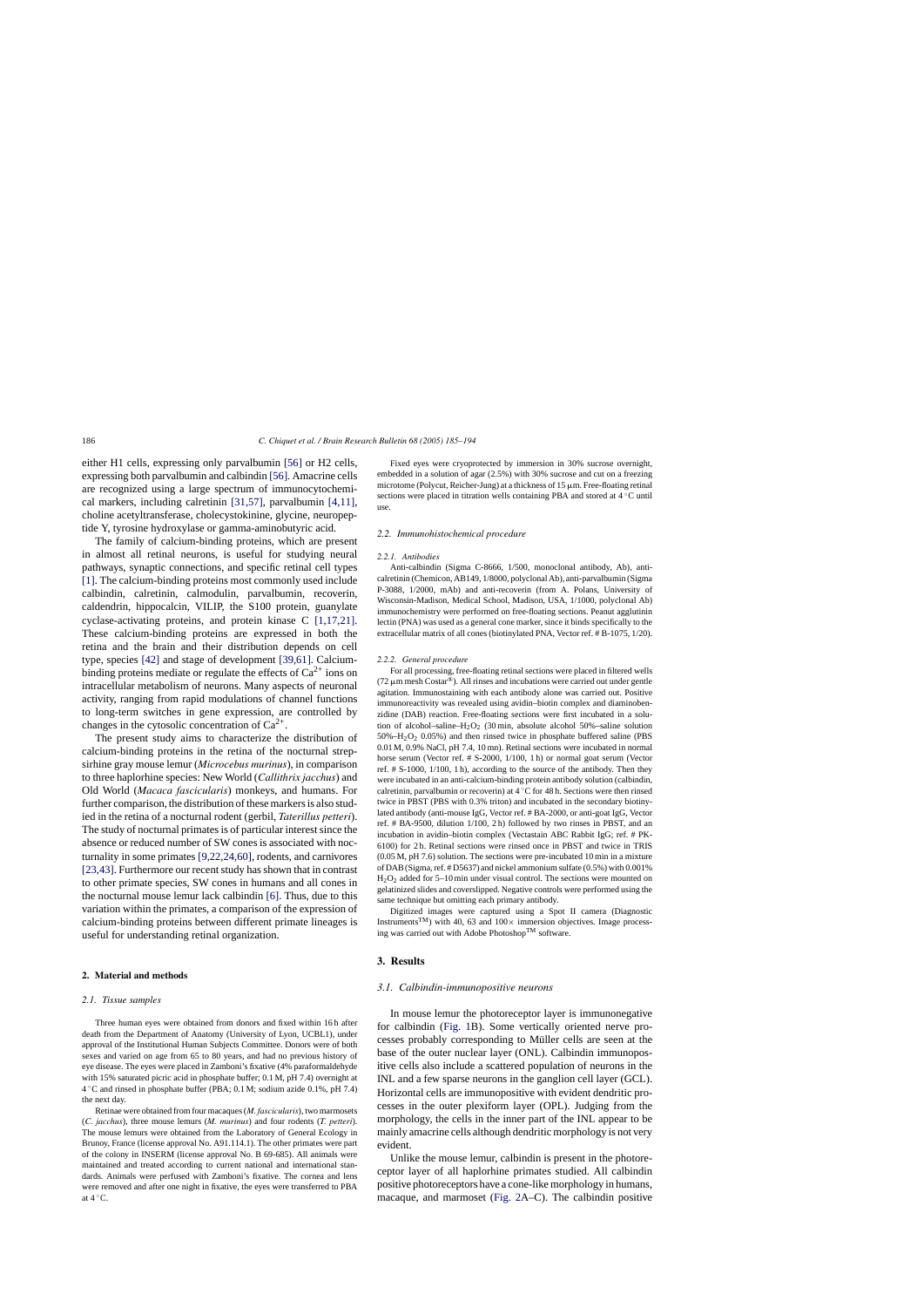<span id="page-2-0"></span>

Fig. 1. Distribution of retinal immunostaining using antibodies against calcium-binding proteins in a rodent (gerbil, *Taterillus*) and the strepsirhine mouse lemur (*Microcebus*). In both species, calbindin (A and B) is absent from photoreceptors and bipolar cells, but present in horizontal, amacrine and ganglion cells. Parvalbumin (C and D) immunoreactivity is observed in amacrine cells and sparse ganglion cells. Calretinin (E and F) expression is absent from photoreceptors but evident in amacrine cells and cells located in the ganglion cell layer. Recoverin (G and H): immunoreactivity is only expressed in photoreceptors and bipolar cells (scale bar in  $H = 50 \,\mu\text{m}$ ). ONL, outer nuclear layer; OPL, outer plexiform layer; INL, inner nuclear layer; IPL, inner plexiform layer; GCL, ganglion cell layer.

cones are strongly stained from the inner segment to the cone pedicle in humans and macaque whereas the distribution of label within individual cone cells is not homogenous in marmoset ([Fig. 2A](#page-3-0)–C). In the latter species, staining is densest in the distal part of the inner segment corresponding to the connecting cilium forming a ring-like band. The outer segment of cones in the marmoset are also unstained. No rod-like photoreceptors are calbindin positive in any primate species, including the mouse lemur.

In the INL, all primate species show similar distribution of calbindin labeling of a scattered population of amacrine cells but several differences in the label of horizontal cells. In macaque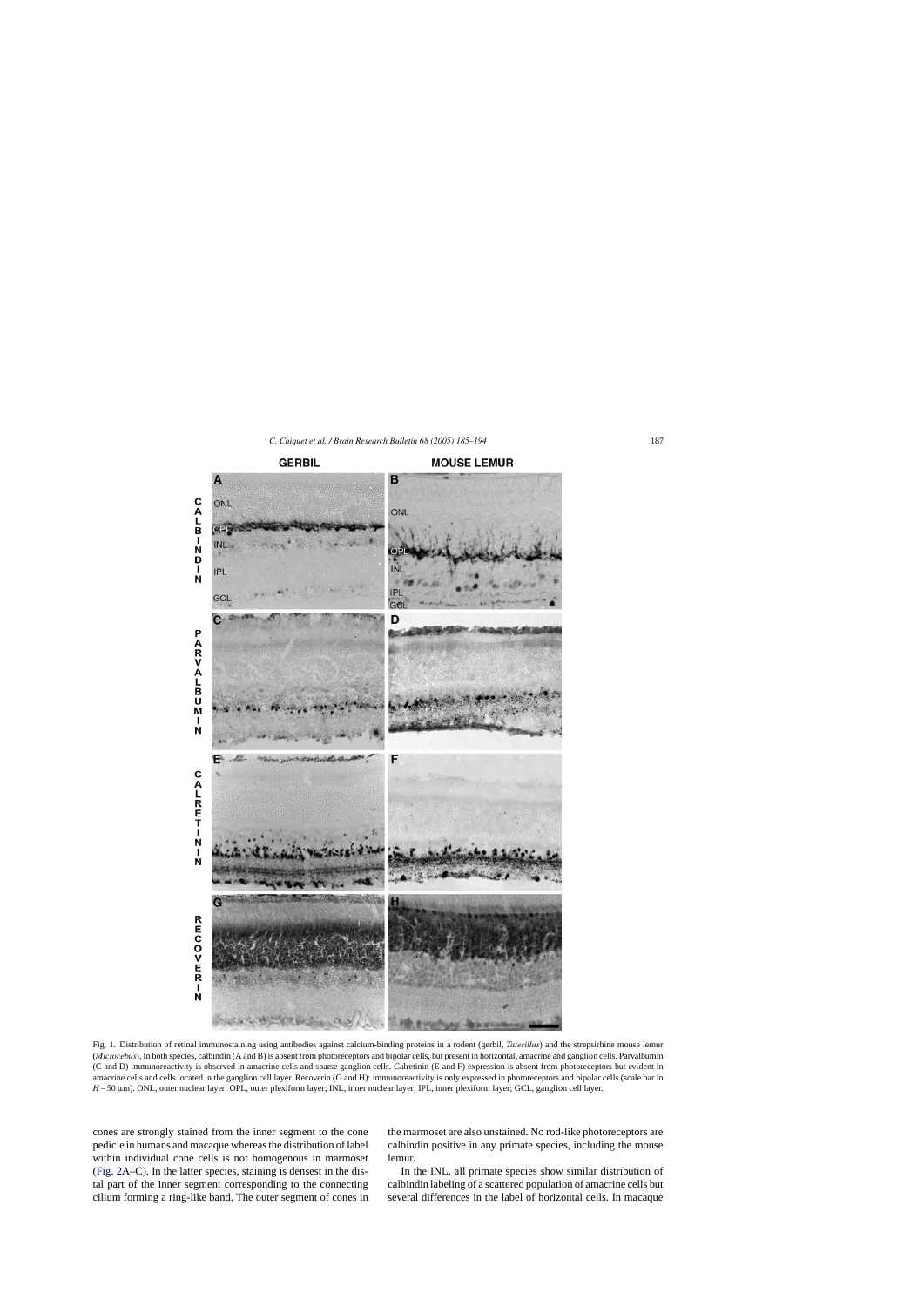<span id="page-3-0"></span>

Fig. 2. Distribution of immunoreactivity using antibodies against calcium-binding proteins in the retinae of three haplorhine primates (marmoset, macaque and human). In all haplorhines, calbindin (A–C) labels cones, as well as amacrine, bipolar and a few scattered cell bodies in the ganglion cell layer. Horizontal cells are clearly evident in the macaque, but sparse or difficult to distinguish in human and marmoset. Parvalbumin (D–F) stains horizontal cells (soma and cells processes), a few amacrine cells and sparse neurons in the ganglion cell layer in all species. Calretinin (G–I) in all primates mainly stains cone photoreceptors and neurons in the INL with an amacrine-like morphology. The enlargements in (G and H) show that outer cone segments are distinctly labeled in both marmoset (G) and macaque (H) but not in humans. Recoverin (J–L) is present in the photoreceptor layer (rods and cones) of all primates, with immunopositive label of the outer segments and the cell bodies. In macaque and humans, cone outer segments are distinctly labeled whereas rod outer segments are faintly stained. Recoverin immunopositive cells also included a scattered population of bipolar cells in the macaque (scale bar in *L* = 50 µm; in insert in *H* = 10 µm). ONL, outer nuclear layer; OPL, outer plexiform layer; INL, inner nuclear layer; IPL, inner plexiform layer; GCL, ganglion cell layer.

and mouse lemur, the horizontal cell somas and dendritic processes in the OPL are clearly evident [\(Figs. 1B and 2B\)](#page-2-0). In humans only a few horizontal cells, with little or no dendritic processes are labeled, whereas in the marmoset it is difficult to identify calbindin positive horizontal cells (Fig. 2A and C). A few scattered bipolar cells are observed in the outer part of the INL in the haplorhine primates.

The rodent retina shows a pattern of labeling similar to that of the mouse lemur with a absence of calbindin in photoreceptors and bipolar cells, a dense staining of horizontal cell bodies and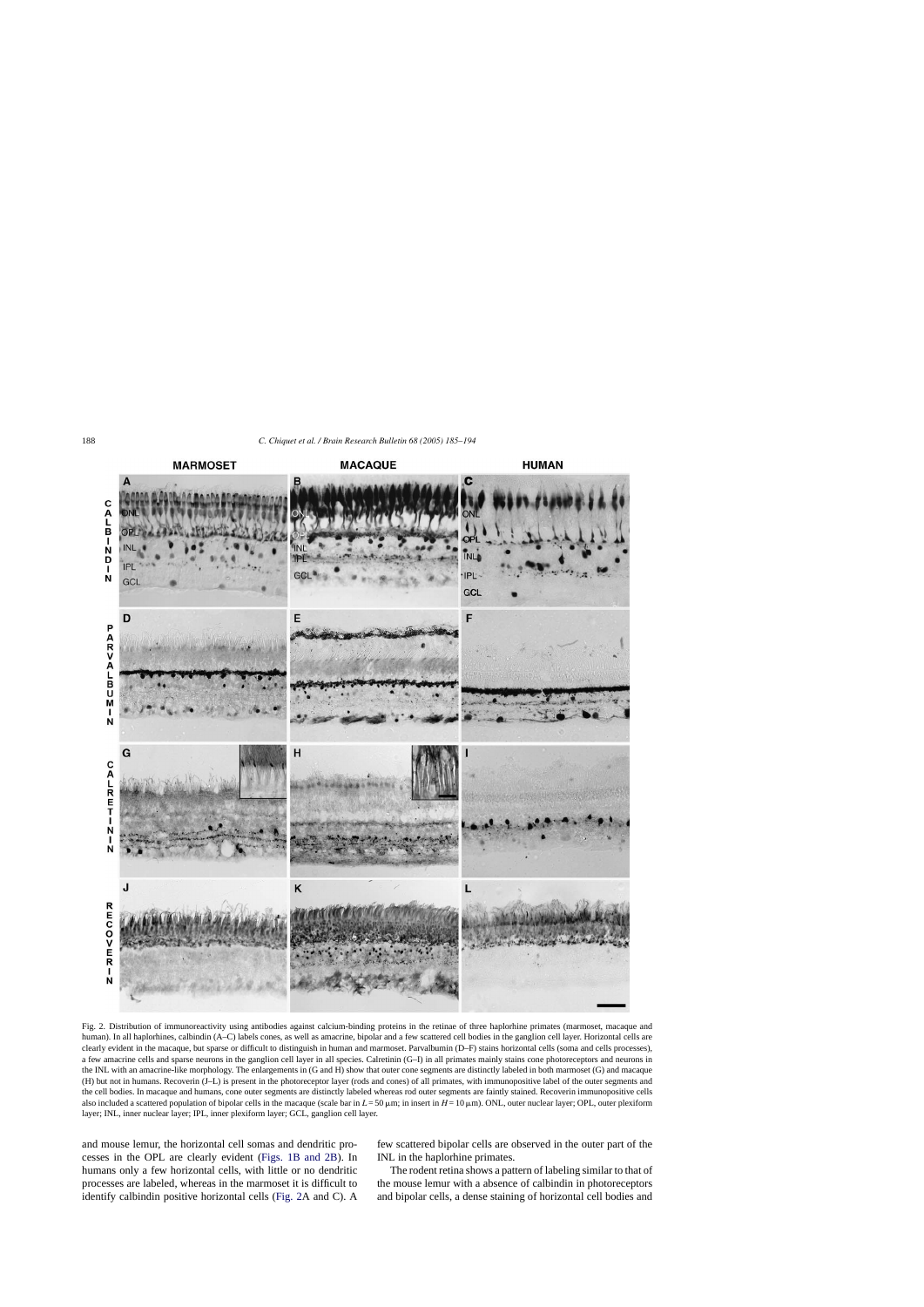processes, and a sparse population of lightly stained amacrine and ganglion cells ([Fig. 1A](#page-2-0)).

## *3.2. Parvalbumin-immunopositive neurons*

In mouse lemur, parvalbumin is present in some amacrine cells and a few sparse cells in the GCL [\(Fig. 1D](#page-2-0)). In all primates, including the mouse lemur, the photoreceptors and bipolar cells are devoid of parvalbumin.

In contrast to the mouse lemur, all haplorhine primates show a dense label in horizontal cell bodies and dendrites [\(Fig. 2D](#page-3-0) and F). In all species, amacrine like immunopositive cells are present in the inner part of the INL. The characterization of these amacrine cells was not possible since the dendritic morphology is not very evident. In addition, a population of cells with particularly large soma diameters is observed in the GCL in humans ([Fig. 2F](#page-3-0)). Parvalbumin immunopositive cells also include a few sparse neurons in the GCL in all species.

The immunolabeling in the rodent retina [\(Fig. 1C](#page-2-0)) is similar to that of the mouse lemur with presence of parvalbumin restricted to amacrine and sparse ganglion cells.

### *3.3. Calretinin-immunopositive neurons*

Retina of the mouse lemur is characterized by the presence of calretinin in a subset of amacrine cells, very few bipolar cells and ganglion cells but the absence from photoreceptors and horizontal cells [\(Fig. 1F](#page-2-0)).

Although calretinin is also absent from photoreceptors in humans ([Fig. 2I\)](#page-3-0), this calcium-binding protein is present in the outer segments of a subset of photoreceptors in macaque and marmoset (enlargements in [Fig. 2G](#page-3-0) and H). In both these species, double labeling using PNA (data not shown) showed that all these photoreceptors are cones.

In all primate species, a sub-population of amacrine cells is calretinin-immunopositive, with somas located in the inner part of the INL [\(Fig. 2G](#page-3-0)–I). Amacrine cells are densely labeled, with large, round or mitral-shaped cell bodies and dendrites that pass down through the IPL. Some calretinin immunoreactive amacrine cells appear to have the typical morphology of AII amacrine cells. The dendrites are not fully evident in the human retina ([Fig. 2I\)](#page-3-0). In macaque, marmoset and mouse lemur labeled dendrites are distributed in several strata of the IPL suggesting that different sub-populations of amacrine cells are labeled ([Figs. 1F, 2G and H\).](#page-2-0) Calretinin is not expressed in horizontal cells of any primates. Furthermore, no cells with a clear bipolar like morphology are immunopositive, although a few weakly stained cell bodies (at the outer margin of the INL) and dendritic processes (in the OPL) are seen in the macaque. A few sparse immunopositive cells are seen in the GCL in the human, the marmoset [\(Fig. 2G](#page-3-0) and I), the mouse lemur and the rodent ([Fig. 1E](#page-2-0) and F).

In rodent, more numerous calretinin positive cells are seen in the INL (amacrine-like cells) and the GCL [\(Fig. 1E](#page-2-0)). As in macaque and marmoset, two strata of dendritic processes are evident in the IPL ([Figs. 1E, 2G and H\).](#page-2-0) Similar to human and mouse lemur, no photoreceptors are calretinin positive.

#### *3.4. Recoverin-immunopositive neurons*

In the mouse lemur, rod and cone photoreceptor inner segments and cell bodies are immunopositive ([Fig. 1H](#page-2-0)). The position of a row of large more densely stained cell somas close to the outer limiting membrane suggests that these correspond to cone cell bodies. Recoverin immunopositive cells also include a scattered population of neurons in the inner part of the INL that, judging from the morphology, appear to be bipolar cells.

In humans, macaque, and marmoset cone photoreceptors are recoverin immunopositive and the label is evident in the inner segment, the cell body, and cone pedicles [\(Fig. 2J–](#page-3-0)L). In addition, the outer segment of cones is labeled in humans and macaque. In the marmoset the staining is densest in the distal part of the inner segment corresponding to the connecting cilium, forming a ring-like band, with the same distribution as seen for calbindin immunoreactivity. In all primates, rod outer segments and cell bodies are lightly stained. Only the macaque exhibits a labeling of bipolar cells and dendrites in the IPL [\(Fig. 2K](#page-3-0)). No immunopositive cells are detected in the GCL of any primate species.

The pattern of recoverin immunoreactivity in the rodent is very similar to that observed in the mouse lemur, with a widespread labeling of the photoreceptors and a small subset of bipolar cells [\(Fig. 1G](#page-2-0)).

#### **4. Discussion**

As in other mammals, calcium-binding proteins are widely expressed in various neuronal cell types of the primate retina from photoreceptors to ganglion cells. Calcium is known to regulate several biochemical functions such as axonal transport, neurotransmitter release, and transduction processes. In the retina,  $Ca^{2+}$  is involved in light transduction (activation of transducin), in the regulation of the switch-off of the visual cascade at the level of rhodopsin, the regulation of cGMP synthesis and cGMP gated ion channels, and in the synaptic release of the neurotransmitter glutamate [\[49\].](#page-8-0)

There is, however, substantial inter-specific variability in the expression and distribution of calcium-binding proteins among primates (see summary in [Fig. 3\).](#page-5-0) Although the expression of some calcium-binding proteins has been studied in several primates, no results are currently available concerning any of the strepsirhine species.

## *4.1. Calcium-binding proteins as neuroanatomical markers of retinal neurons in primates and rodents*

#### *4.1.1. Photoreceptors*

In primates, the presence of recoverin has been previously described in humans and macaque [\[27,32,37,38\],](#page-8-0) including the fovea [\[27\]. W](#page-8-0)e report the expression of recoverin in photoreceptors of all primate species, in contrast to that of other calciumbinding proteins such as calbindin, parvalbumin and calretinin which are absent from the photoreceptors of the mouse lemur. Calbindin has been reported to be present in cone photoreceptors of all diurnal haplorhine species [\[13,18,19,45\], w](#page-7-0)ith however an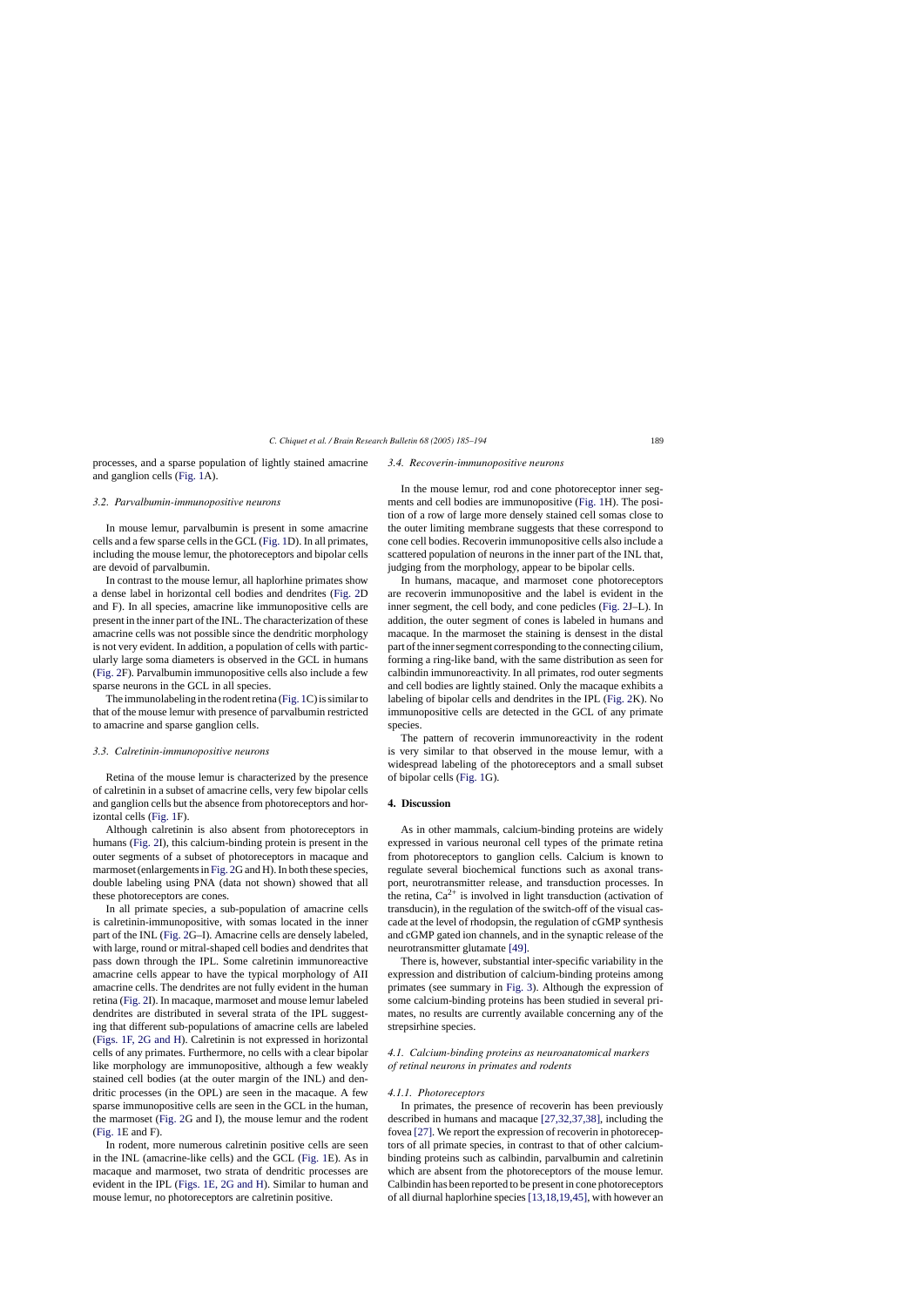<span id="page-5-0"></span>

Fig. 3. A schematic diagram illustrating the distribution of calcium-binding proteins in haplorhine and strepsirhine primates (the distribution in the gerbil, which is similar to that of the mouse lemur, is not shown). Depending on the species, all calcium-binding proteins except parvalbumin are expressed in cone photoreceptors. Parvalbumin is a reliable marker for horizontal cells in all primates with the exception of the strepsirhine mouse lemur in which horizontal cells only express calbindin. Various types of amacrine cells are labeled with calbindin, calretinin, and parvalbumin but not with recoverin. Bipolar cells are immunopositive for calbindin and recoverin and to a lesser extent for calretinin (in the macaque).

absence in the foveal region [\[18,34\]. C](#page-8-0)albindin staining of cones in the human is similar to that seen in macaque. The marmoset retina exhibits a particular pattern of anti-calbindin staining with two areas of denser ring-like labeling of the inner segment [\[6\].](#page-7-0) In contrast, calbindin is absent in the photoreceptors of nocturnal species including strepsirhine (*Microcebus*) and haplorhine primates (*Tarsius* and *Aotus*) [\[22\]](#page-8-0) as well as in the nocturnal gerbil and other rodents [\[7,21,37,42\].](#page-7-0)

All PNA positive photoreceptors were also calretinin positive, suggesting that calretinin labels both SWS and MW/LW cones. Furthermore, we report a specific localization of calretinin in cone outer segments of marmoset and macaque only, which is complementary to that of calbindin staining of the inner segment and cell body [\[6\].](#page-7-0) Although calretinin staining has not been previously described in marmoset, Pasteels et al. reported labeling of the entire cone in the macaque [\[41\],](#page-8-0) including the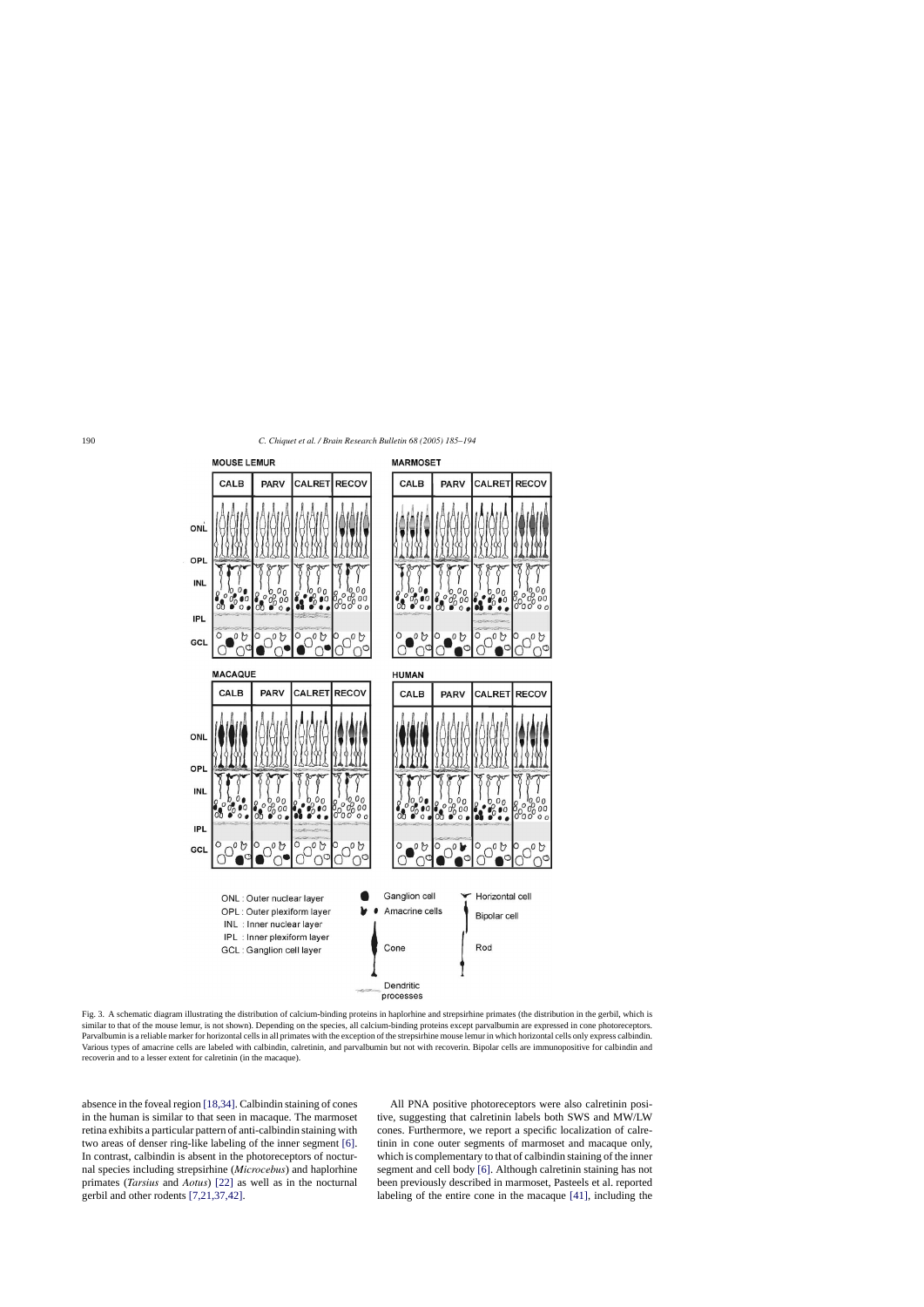fovea region. This difference between Pasteels' and our study could be related to the type of antibody used (antisera against  $chick$  calretinin raised against  $\beta$ -galactosidase calretinin fusion proteins [\[41\]\)](#page-8-0) or the technique of fixation and immunolabeling.

In summary, all nocturnal strepsirhine and haplorhine primates (*Microcebus*, *Tarsius*, *Aotus*) lack calbindin expression in photoreceptors and share this feature with rodents. Since calcium is thought to act as a modulator of light adaptation [\[47\]](#page-8-0) the absence of calbindin in cones of nocturnal species may be related to different adaptational properties of the retina [\[18\].](#page-8-0)

## *4.1.2. Bipolar cells*

In all primate species our results show that calbindin is a reliable marker of a sub-population of bipolar cells. Previous studies have shown that these mainly correspond to diffuse bipolar cells (DB3 [\[5,15,25,34,56\]\)](#page-7-0) and a putative ON bipolar cell (DB5 [\[56\]\).](#page-8-0)

In the present study, the only other calcium-binding protein expressed in bipolar cells is recoverin which is present only in mouse lemur, macaque and gerbil. Previous studies have shown that recoverin is a reliable marker of bipolar cells in primates [\[20,37\]](#page-8-0) and rodents [\[7,21,37\].](#page-7-0)

In macaque and mouse lemur, recoverin positive bipolar cells could be clearly identified but the dendritic morphology was not distinctive enough to allow classification of bipolar cell types. Previous studies have shown that two populations of cone bipolar cells are recoverin positive in macaque: the flat midget cone bipolar cells [\[15,20,37\]](#page-7-0) with a distinct pattern of narrow bistratification at the outer border (OFF-sublamina) of the IPL and diffuse bipolar cells with axonal stratification in the inner half (the ON-sublamina) of the IPL. In the macaque, recoverin and calbindin positive bipolar cells may correspond to two different bipolar cell types. Recoverin positive flat-midget cone bipolar cells are also immunoreactive for antibodies against glutamate transporters [\[25\]](#page-8-0) but are immunonegative for protein kinase C (marker of rod bipolar cells), cholecystokinine (marker of invaginating midget bipolar cells and blue cone bipolar cells) or calbindin [\[37\]. I](#page-8-0)n the mouse lemur, the fact that bipolar cells are found in both the outer and the inner parts of the INL suggests that two sub-populations are labeled.

#### *4.1.3. Amacrine cells*

All strepsirhine and haplorhine primates (as well as rodents) show a similar pattern of expression of calcium-binding proteins in the amacrine cell population. In all species studied, amacrine cells are immunopositive for calbindin, parvalbumin and calretinin but are immunonegative for recoverin.

Amacrine cells labeled by calbindin antibody have also been previously described in macaque [\[31,41\],](#page-8-0) marmoset [\[5\]](#page-7-0) and humans [\[19,27\]. I](#page-8-0)n the macaque retina, a sub-population of calbindin amacrine cells, also calretinin immunopositive, are most commonly AII amacrine cells or wide field amacrine cells (A19 cells [\[31\]\).](#page-8-0)

The presence of calretinin in amacrine cells is a conserved feature seen in primates, rodents[\[21,41\], c](#page-8-0)at[\[26,41\], r](#page-8-0)abbit[\[26\],](#page-8-0) sheep [\[41\], d](#page-8-0)og [\[26\]](#page-8-0) and pig [\[41\].](#page-8-0) In all primate species studied here, amacrine cell processes form a dense stratum of varicosities in the inner part of the IPL. In the marmoset and the macaque, several calretinin-immunoreactive amacrine cells show a distinct morphology such as the rod bipolar-driven, AII amacrine cells [\[30,35,57\].](#page-8-0) Other sub-populations of amacrine cells have been defined based on colocalization of two calcium-binding proteins (calbindin and calretinin, or calretinin and parvalbumin) or colocalization with the neurotransmitters gamma-aminobutyric acid (wide-field A19 amacrine cells), or glycine (majority of AII amacrine cells [\[31\]\).](#page-8-0)

Parvalbumin is also a ubiquitous marker of amacrine cells in primates [\[15,31\]](#page-7-0) and other non-primate mammals including rodents [\[7,51,59\], r](#page-7-0)abbit [\[4,51\]](#page-7-0) and cat [\[51\].](#page-8-0)

## *4.1.4. Horizontal cells*

Haplorhine and strepsirhine primates clearly differ in the expression of calcium-binding protein expression in horizontal cells. In all haplorhine species, horizontal cells are densely labeled with parvalbumin [\[31,50,51\], w](#page-8-0)hereas in the strepsirhine primate mouse lemur no horizontal cells are immunopositives. In contrast, a dense plexus of horizontal cell bodies and fibers labels with calbindin in the mouse lemur. The above features seen in mouse lemur are also observed in the gerbil, in other rodents [\[7,42\], a](#page-7-0)nd non-primate mammals [\[50,51\]. T](#page-8-0)he absence of parvalbumin immunoreactivity in a primate has not been previously reported and may be related to the quasi absence of SW cones in the mouse lemur [\[9\]](#page-7-0) (less than 0.2% of the total cone population) or the adaptation to the nocturnal environment.

Within the haplorhine primates, although parvalbumin is expressed in a high number of horizontal cells, differences are observed in the pattern of calbindin expression. The macaque shows distinct calbindin label of a population of large sized horizontal cells and processes, whereas few or no labeled cells can be distinguished in the marmoset and human retina. In the macaque, parvalbumin has been shown to label both the large diameter H1 and small diameter H2 horizontal cells, whereas calbindin only labels the H2 type [\[56\].](#page-8-0) In the marmoset we find it difficult to identify calbindin positive horizontal cells, in agreement with previous studies [\[5,34\]. I](#page-7-0)n humans, a few cell bodies, with little or no label of dendritic processes, can be seen adjacent to the OPL [\[19,27\].](#page-8-0)

In our study no species displays horizontal cells labeled with anti-calretinin or anti-recoverin antibodies. This absence is consistent with descriptions in the rabbit [\[26\]](#page-8-0) and rat [\[19\]](#page-8-0) but contrasts with findings in other non-primate species such as pig [\[41\],](#page-8-0) cat [\[26\], d](#page-8-0)og [\[26\]](#page-8-0) and sheep [\[41\].](#page-8-0)

## *4.1.5. Ganglion cell layer*

Immunopositive neurons were seen in the GCL of all primates using antibodies against calbindin, parvalbumin, calretinin but not recoverin. However, it is difficult to determine whether these neurons are ganglion cells or displaced amacrine cells. Most of the calbindin positive neurons in all species studied appeared to correspond to displaced amacrine cells, similar to observations in humans [\[19,27\], m](#page-8-0)armoset [\[5\]](#page-7-0) and macaque [\[14\]. I](#page-7-0)n our study a few calretinin immunopositive cells are seen in the GCL of both marmosets and humans. These have been shown to be displaced amacrine cells in the marmoset [\[57\].](#page-8-0) Calretinin neurons in the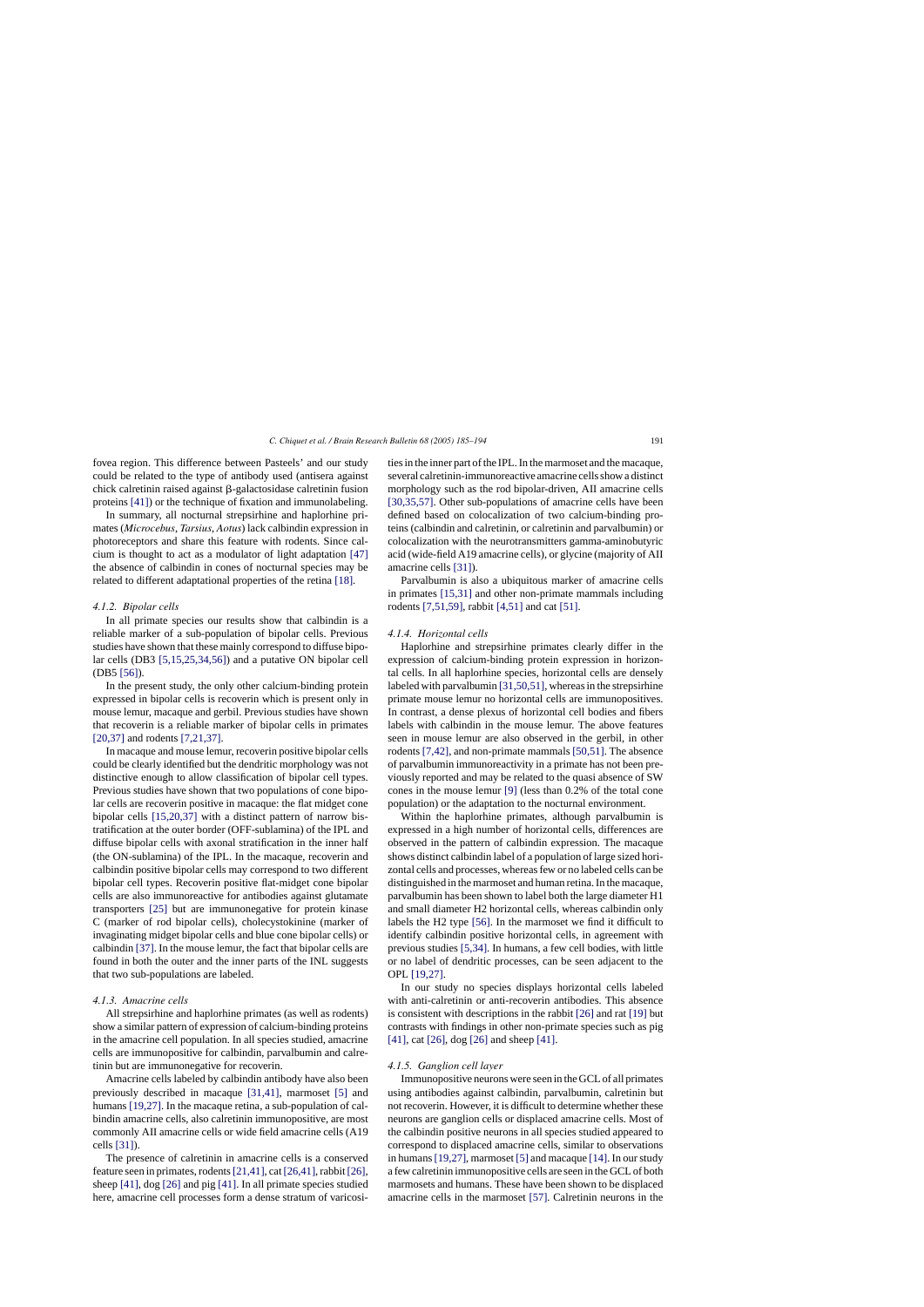<span id="page-7-0"></span>GCL have also been observed in rodents, including gerbil (as seen in this study), rat [3], ground squirrel [7], and in other nonprimate species, such as cat [\[26\],](#page-8-0) dog [\[26\],](#page-8-0) rabbit [\[26,54\]](#page-8-0) and sheep [\[41\]. A](#page-8-0) recent study has also described displaced calretinin bipolar cells in the GCL of the rat retina [\[16\].](#page-8-0)

In summary, the calcium-binding protein signature of retinal neurons in the mouse lemur shares many features with that of rodents. This similarity is particularly evident concerning the absence of calbindin and calretinin label in photoreceptors, and in horizontal cells a calbindin-positive coupled with a parvalbumin-negative immunoreactivity. These similarities may be related to the high proportion of rods in these species associated with adaptations of retinal structure and function to the nocturnal niche. The above immunostaining features also distinguish mouse lemur from the diurnal haplorhine primates ([Fig. 3\).](#page-5-0) The nocturnal strepsirhine mouse lemur, however, shares an absence of calbindin expression in photoreceptors with the nocturnal haplorhines *Tarsius* and *Aotus* [\[22\].](#page-8-0)

## *4.2. Neuroanatomical markers of neurons in animal models and in human disease*

The distribution and alteration of calcium-binding protein immunoreactivity in the mammalian retina, including that of primates, is useful for the study of several animal models of human diseases. Calbindin has been used as a marker to study retinal development in the coneless transgenic mouse model [\[48\],](#page-8-0) in RCS rats, and after transplantation of embryonic retinal tissue [\[62\].](#page-9-0) Calretinin has also been employed in the study of abnormalities of retinal function in ApoE-deficient mice [\[40\]](#page-8-0) and the effects of metabolic stress in the rat following retinal ischaemia [2]. Calbindin antibodies also reveal alterations in synaptic terminals, cone, horizontal and amacrine cells after experimental retinal detachment in the cat due to the consistency of this marker to reveal morphological details[\[33\]. C](#page-8-0)albindin and parvalbumin are markers for the identification of different sub-populations of neurons in a model of monkey glaucoma [\[53\], i](#page-8-0)n human retinal disease such as retinitis pigmentosa [12,27] or retinoblastoma [\[29\],](#page-8-0) and in human retinal cell cultures [\[44\].](#page-8-0)

In some patients with retinitis pigmentosa, calbindin expression in cones is down regulated [12,27] whereas labeling of horizontal, bipolar and amacrine cells is unaltered. Anti-calbindin immunochemistry also revealed horizontal cells with abnormal processes extending apically near the external limiting membrane [12]. Mutations in the calcium-binding protein GCAP1 have been found to be associated with autosomal dominant cone dystrophy [10]. Retinitis pigmentosa further leads to a loss of immunoreactivity for recoverin [\[27\].](#page-8-0) Recoverin has also been reported to be inappropriately expressed in some tumor cells from non-retinal tissue of patients with cancer-associated retinopathy and acts as an autoantigen in this rare retinal degenerative disease [\[46\].](#page-8-0)

In conclusion, definition of the distribution of calciumbinding proteins in the retina is a necessary prerequisite for understanding the patterns of evolution of retinal neurons and retinal function in strepsirhine and haplorhine primates, in particular concerning adaptation to the nocturnal and diurnal niche.

This information is also relevant to studies of ocular pathologies in animal models and humans.

## **Acknowledgements**

The authors wish to thank Professor Morin, Department of Anatomy (Medical University of Lyon, France), who generously provided human eyes and A. Polans (University of Wisconsin, Madison) for gift of the recoverin antibody. We thank M. Perret (MNHN, France) for making the prosimians available for this study. Fondation de France (Grant Fouassier), 5th PCRD (QLK6-CT-2002-02258), ACI INSERM, ACT MENRT, GIS Vieillissement, Région Rhône-Alpes (Emergence).

# **References**

- [1] K.G. Baimbridge, M.R. Celio, J.H. Rogers, Calcium-binding proteins in the nervous system, Trends Neurosci. 15 (1992) 303–308.
- [2] N.L. Barnett, N.N. Osborne, Prolonged bilateral carotid artery occlusion induces electrophysiological and immunohistochemical changes to the rat retina without causing histological damage, Exp. Eye Res. 61 (1995) 83–90.
- [3] E. Bastianelli, K. Takamatsu, K. Okazaki, H. Hidaka, R. Pochet, Hippocalcin in rat retina. Comparison with calbindin-D28k, calretinin and neurocalcin, Exp. Eye Res. 60 (1995) 257–266.
- [4] G. Casini, D.W. Rickman, N.C. Brecha, AII amacrine cell population in the rabbit retina: identification by parvalbumin immunoreactivity, J. Comp. Neurol. 356 (1995) 132–142.
- [5] T.L. Chan, P.R. Martin, N. Clunas, U. Grunert, Bipolar cell diversity in the primate retina: morphologic and immunocytochemical analysis of a new world monkey, the marmoset *Callithrix jacchus*, J. Comp. Neurol. 437 (2001) 219–239.
- [6] C. Chiquet, O. Dkhissi-Benyahya, N. Chounlamountri, A. Szel, W.J. Degrip, H.M. Cooper, Characterization of calbindin-positive cones in primates, Neuroscience 115 (2002) 1323–1333.
- [7] N. Cuenca, P. Deng, K.A. Linberg, G.P. Lewis, S.K. Fisher, H. Kolb, The neurons of the ground squirrel retina as revealed by immunostains for calcium binding proteins and neurotransmitters, J. Neurocytol. 31 (2002) 649–666.
- [8] C.A. Curcio, K.A. Allen, K.R. Sloan, C.L. Lerea, J.B. Hurley, I.B. Klock, A.H. Milam, Distribution and morphology of human cone photoreceptors stained with anti-blue opsin, J. Comp. Neurol. 312 (1991) 610–624.
- [9] O. Dkhissi-Benyahya, A. Szel, W.J. Degrip, H.M. Cooper, Short and mid-wavelength cone distribution in a nocturnal strepsirhine primate (*Microcebus murinus*), J. Comp. Neurol. 438 (2001) 490–504.
- [10] S.M. Downes, G.E. Holder, F.W. Fitzke, A.M. Payne, M.J. Warren, S.S. Bhattacharya, A.C. Bird, Autosomal dominant cone and cone-rod dystrophy with mutations in the guanylate cyclase activator 1A geneencoding guanylate cyclase activating protein-1, Arch. Ophthalmol. 119 (2001) 96–105.
- [11] T. Endo, M. Kobayashi, S. Kobayashi, T. Onaya, Immunocytochemical and biochemical localization of parvalbumin in the retina, Cell Tissue Res. 243 (1986) 213–217.
- [12] R.N. Fariss, Z.Y. Li, A.H. Milam, Abnormalities in rod photoreceptors, amacrine cells, and horizontal cells in human retinas with retinitis pigmentosa, Am. J. Ophthalmol. 129 (2000) 215–223.
- [13] K.K. Ghosh, P.R. Martin, U. Grunert, Morphological analysis of the blue cone pathway in the retina of a New World monkey, the marmoset *Callithrix jacchus*, J. Comp. Neurol. 379 (1997) 211–225.
- [14] U. Grunert, P.R. Martin, H. Wassle, Immunocytochemical analysis of bipolar cells in the macaque monkey retina, J. Comp. Neurol. 348 (1994) 607–627.
- [15] U. Grunert, H. Wassle, Glycine receptors in the rod pathway of the macaque monkey retina, Vis. Neurosci. 13 (1996) 101–115.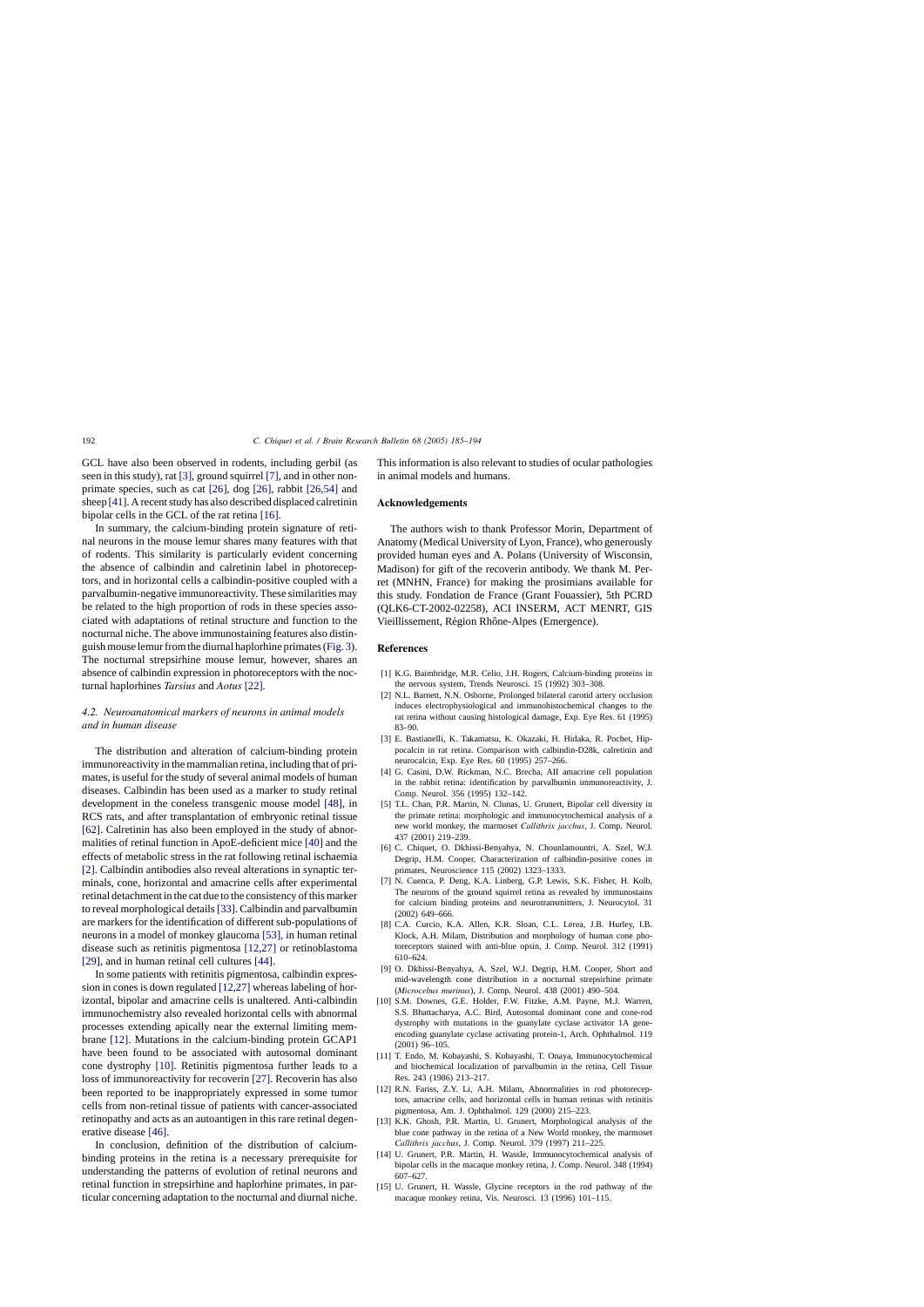- <span id="page-8-0"></span>[16] E. Gunhan, D. van der List, L.M. Chalupa, Ectopic photoreceptors and cone bipolar cells in the developing and mature retina, J. Neurosci. 23 (2003) 1383–1389.
- [17] F. Haeseleer, I. Sokal, C.L. Verlinde, H. Erdjument-Bromage, P. Tempst, A.N. Pronin, J.L. Benovic, R.N. Fariss, K. Palczewski, Five members of a novel Ca(2+)-binding protein (CABP) subfamily with similarity to calmodulin, J. Biol. Chem. 275 (2000) 1247–1260.
- [18] T.L. Haley, R. Pochet, L. Baizer, M.D. Burton, J.W. Crabb, M. Parmentier, A.S. Polans, Calbindin D-28K immunoreactivity of human cone cells varies with retinal position, Vis. Neurosci. 12 (1995) 301– 307.
- [19] K. Hamano, H. Kiyama, P.C. Emson, R. Manabe, M. Nakauchi, M. Tohyama, Localization of two calcium binding proteins, calbindin (28 kDa) and parvalbumin (12 kDa), in the vertebrate retina, J. Comp. Neurol. 302 (1990) 417–424.
- [20] S. Haverkamp, F. Haeseleer, A. Hendrickson, A comparison of immunocytochemical markers to identify bipolar cell types in human and monkey retina, Vis. Neurosci. 20 (2003) 589–600.
- [21] S. Haverkamp, H. Wassle, Immunocytochemical analysis of the mouse retina, J. Comp. Neurol. 424 (2000) 1–23.
- [22] A. Hendrickson, H.R. Djajadi, L. Nakamura, D.E. Possin, D. Sajuthi, Nocturnal tarsier retina has both short and long/medium-wavelength cones in an unusual topography, J. Comp. Neurol. 424 (2000) 718– 730.
- [23] G.H. Jacobs, J.F.D. Deegan, Cone photopigments in nocturnal and diurnal procyonids, J. Comp. Physiol. [A] 171 (1992) 351–358.
- [24] G.H. Jacobs, M. Neitz, J. Neitz, Mutations in S-cone pigment genes and the absence of colour vision in two species of nocturnal primates, Proc. Roy. Soc. London, Ser. B: Biol. Sci. 22 (1996) 705–710.
- [25] R.A. Jacoby, A.F. Wiechmann, S.G. Amara, B.H. Leighton, D.W. Marshak, Diffuse bipolar cells provide input to OFF parasol ganglion cells in the macaque retina, J. Comp. Neurol. 416 (2000) 6–18.
- [26] M.H. Jeon, C.J. Jeon, Immunocytochemical localization of calretinin containing neurons in retina from rabbit, cat, and dog, Neurosci. Res. 32 (1998) 75–84.
- [27] S.K. John, J.E. Smith, G.D. Aguirre, A.H. Milam, Loss of cone molecular markers in rhodopsin-mutant human retinas with retinitis pigmentosa, Mol. Vis. 6 (2000) 204–215.
- [28] R.F. Kay, C. Ross, B.A. Williams, Anthropoid origins, Science 275 (1997) 797–804.
- [29] T. Kivela, Parvalbumin, a horizontal cell-associated calcium-binding protein in retinoblastoma eyes, Invest. Ophthalmol. Vis. Sci. 39 (1998) 1044–1048.
- [30] H. Kolb, K.A. Linberg, S.K. Fisher, Neurons of the human retina: a Golgi study, J. Comp. Neurol. 318 (1992) 147–187.
- [31] H. Kolb, L. Zhang, L. Dekorver, N. Cuenca, A new look at calretininimmunoreactive amacrine cell types in the monkey retina, J. Comp. Neurol. 453 (2002) 168–184.
- [32] H.W. Korf, B.H. White, N.C. Schaad, D.C. Klein, Recoverin in pineal organs and retinae of various vertebrate species including man, Brain Res. 595 (1992) 57–66.
- [33] K.A. Linberg, G.P. Lewis, C. Shaaw, T.S. Rex, S.K. Fisher, Distribution of S- and M-cones in normal and experimentally detached cat retina, J. Comp. Neurol. 430 (2001) 343–356.
- [34] X. Luo, K.K. Ghosh, P.R. Martin, U. Grunert, Analysis of two types of cone bipolar cells in the retina of a New World monkey, the marmoset, *Callithrix jacchus*, Vis. Neurosci. 16 (1999) 707–719.
- [35] A.P. Mariani, Amacrine cells of the rhesus monkey retina, J. Comp. Neurol. 301 (1990) 382–400.
- [36] P.R. Martin, U. Grunert, Spatial density and immunoreactivity of bipolar cells in the macaque monkey retina, J. Comp. Neurol. 323 (1992) 269–287.
- [37] A.H. Milam, D.M. Dacey, A.M. Dizhoor, Recoverin immunoreactivity in mammalian cone bipolar cells, Vis. Neurosci. 10 (1993) 1–12.
- [38] A.H. Milam, A.E. Hendrickson, M. Xiao, J.E. Smith, D.E. Possin, S.K. John, P.M. Nishina, Localization of tubby-like protein 1 in developing and adult human retinas, Invest. Ophthalmol. Vis. Sci. 41 (2000) 2352–2356.
- [39] T.C. Nag, S. Wadhwa, Calbindin and parvalbumin immunoreactivity in the developing and adult human retina, Brain Res. Dev. Brain Res. 93 (1996) 23–32.
- [40] J.M. Ong, N.C. Zorapapel, K.A. Rich, R.E. Wagstaff, R.W. Lambert, S.E. Rosenberg, F. Moghaddas, A. Pirouzmanesh, A.M. Aoki, M.C. Kenney, Effects of cholesterol and apolipoprotein E on retinal abnormalities in ApoE-deficient mice, Invest. Ophthalmol. Vis. Sci. 42 (2001) 1891–1900.
- [41] B. Pasteels, J. Rogers, F. Blachier, R. Pochet, Calbindin and calretinin localization in retina from different species, Vis. Neurosci. 5 (1990) 1–16.
- [42] L. Peichl, J. Gonzalez-Soriano, Morphological types of horizontal cell in rodent retinae: a comparison of rat, mouse, gerbil, and guinea pig, Vis. Neurosci. 11 (1994) 501–517.
- [43] L. Peichl, K. Moutairou, Absence of short-wavelength sensitive cones in the retinae of seals (Carnivora) and African giant rats (Rodentia), Eur. J. Neurosci. 10 (1998) 2586–2594.
- [44] S. Picaud, D. Hicks, V. Forster, J. Sahel, H. Dreyfus, Adult human retinal neurons in culture: physiology of horizontal cells, Invest. Ophthalmol. Vis. Sci. 39 (1998) 2637–2648.
- [45] R. Pochet, B. Pasteels, A. Seto-Ohshima, E. Bastianelli, S. Kitajima, L.J. Van Eldik, Calmodulin and calbindin localization in retina from six vertebrate species, J. Comp. Neurol. 314 (1991) 750–762.
- [46] A.S. Polans, J. Buczylko, J. Crabb, K. Palczewski, A photoreceptor calcium binding protein is recognized by autoantibodies obtained from patients with cancer-associated retinopathy, J. Cell Biol. 112 (1991) 981–989.
- [47] E.E.J. Pugh, T.D. Lamb, CyclicGMP and calcium: the internal messengers of excitation and adaptation in vertebrate photoreceptors, Vis. Res. 30 (1990) 1923–1948.
- [48] M.A. Raven, B.E. Reese, Mosaic regularity of horizontal cells in the mouse retina is independent of cone photoreceptor innervation, Invest. Ophthalmol. Vis. Sci. 44 (2003) 965–973.
- [49] J.H. Rogers, Calretinin: a gene for a novel calcium-binding protein expressed principally in neurons, J. Cell Biol. 105 (1987) 1343– 1353.
- [50] J. Rohrenbeck, H. Wassle, C.W. Heizmann, Immunocytochemical labelling of horizontal cells in mammalian retina using antibodies against calcium-binding proteins, Neurosci. Lett. 77 (1987) 255– 260.
- [51] P.P. Sanna, K.T. Keyser, M.R. Celio, H.J. Karten, F.E. Bloom, Distribution of parvalbumin immunoreactivity in the vertebrate retina, Brain Res. 600 (1993) 141–150.
- [52] A. Szel, T. Diamantstein, P. Rohlich, Identification of the blue-sensitive cones in the mammalian retina by anti-visual pigment antibody, J. Comp. Neurol. 273 (1988) 593–602.
- [53] J.C. Vickers, R.A. Schumer, S.M. Podos, R.F. Wang, B.M. Riederer, J.H. Morrison, Differential vulnerability of neurochemically identified subpopulations of retinal neurons in a monkey model of glaucoma, Brain Res. 680 (1995) 23–35.
- [54] B. Volgyi, E. Pollak, P. Buzas, R. Gabriel, Calretinin in neurochemically well-defined cell populations of rabbit retina, Brain Res. 763 (1997) 79–86.
- [55] Y. Wang, J.P. Macke, S.L. Merbs, D.J. Zack, B. Klaunberg, J. Bennett, J. Gearhart, J. Nathans, A locus control region adjacent to the human red and green visual pigment genes, Neuron 9 (1992) 429– 440.
- [56] H. Wassle, D.M. Dacey, T. Haun, S. Haverkamp, U. Grunert, B.B. Boycott, The mosaic of horizontal cells in the macaque monkey retina: with a comment on biplexiform ganglion cells, Vis. Neurosci. 17 (2000) 591–608.
- [57] H. Wassle, U. Grunert, M.H. Chun, B.B. Boycott, The rod pathway of the macaque monkey retina: identification of AII-amacrine cells with antibodies against calretinin, J. Comp. Neurol. 361 (1995) 537– 551.
- [58] H. Wassle, U. Grunert, P.R. Martin, B.B. Boycott, Immunocytochemical characterization and spatial distribution of midget bipolar cells in the macaque monkey retina, Vis. Res. 34 (1994) 561–579.